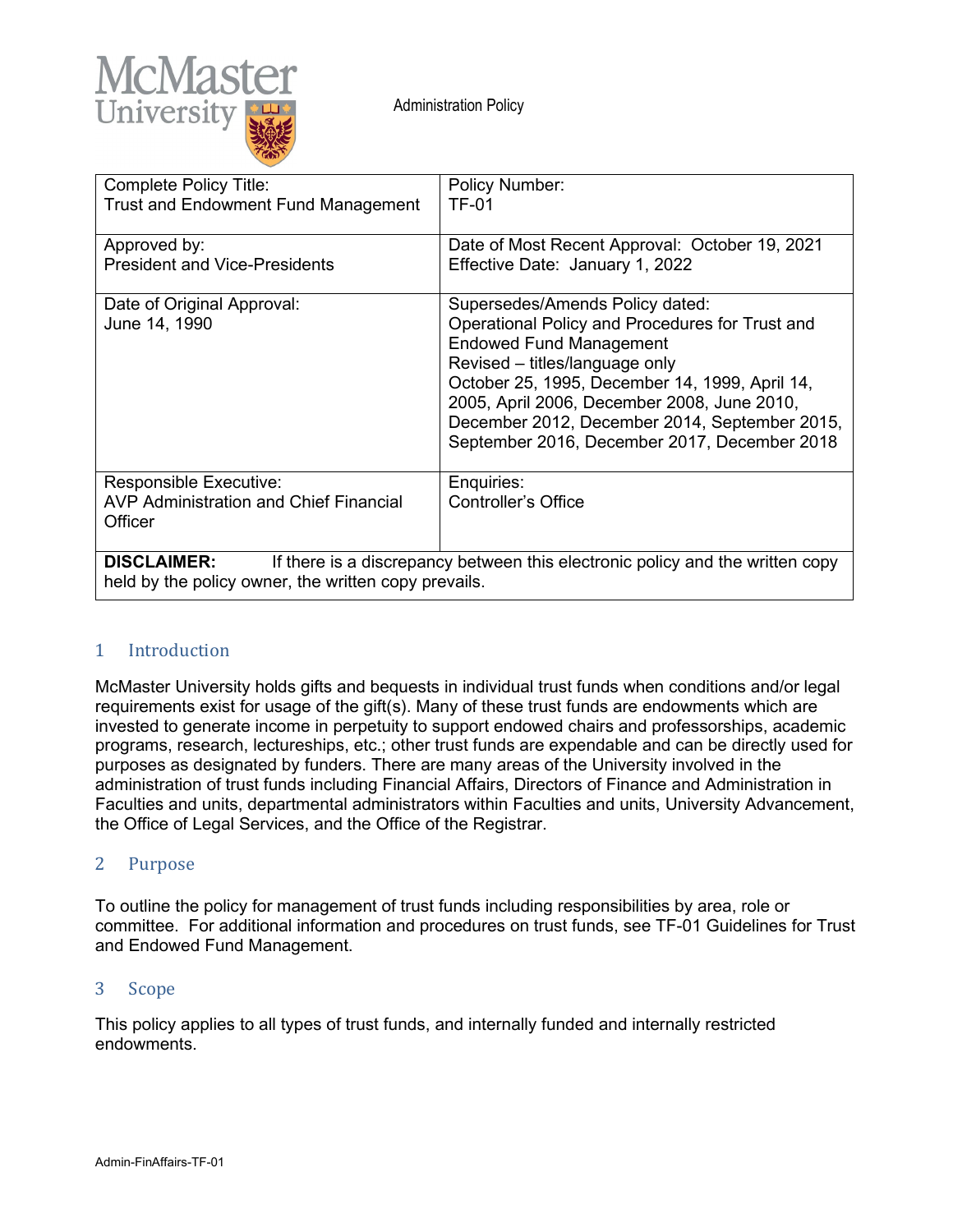## 4 Definitions

## 4.1 Categories of trust funds

Trust funds are categorized depending on the conditions and/or legal requirements defined by the funder and the University.

- .1 General perpetual (i.e. endowed) trust: trust funds established in perpetuity whereby the capita[l1](#page-1-0) balance is non-expendable. Only income earned by the fund may be expended. General perpetual trusts normally have the following components:
	- i. Funds designated as non-expendable by the funder at the time of the gift
	- ii. Expendable funds accumulated from unspent income and funds designated for expenditure
	- iii. Preservation of capital which absorbs increases and decreases between actual income earned and the amount of expenditure permitted each year.
- .2 General long-term trust: fully expendable (i.e. non-endowed) trust funds from which both the original gift and income earned will be expended.
- .3 Spend-down trust: fully expendable (i.e. non-endowed) trust funds from which both the original gift and income earned will be expended over a defined number of years. The annual amount available for expenditure will typically be agreed upon and included in the gift documentation. This amount will normally not exceed 7.5% (6.5% for spending plus the 1% trust administration fee) of the original gift amount. The length of time a spend-down trust will be available for use will vary depending on the investment income earned over the course of the life of the trust.
- .4 Specific trust: fully expendable (i.e. non-endowed) trust funds which are normally to be spent within the same year the funds are given.
- 4.2 Accounting categories for trusts and endowments by type of restriction
- .1 Externally restricted funds: Subject to conditions specified by the funder. These trust funds may have an internal match as required by gift documentation that is considered externally restricted.
- .2 Internally restricted endowments: Internal University funding for which the purpose has been restricted by action or on behalf of the Board of Governors.
- .3 Endowments derived from gifts and bequests that were not restricted by the respective funders, such as the Hooker Endowment and General Endowment. The Pension Surplus Endowment is also included in this category.
- .4 Others funds internally restricted[2](#page-1-1) by the Board of Governors via a transfer of internal funding according to the [Expenditure Policy: Internally Restricted Endowments](https://financial-affairs.mcmaster.ca/app/uploads/2018/07/Expenditure-Policy-Internally-Restricted-Endowments.pdf)

# 5 Policy

Refer to TF-01 Guidelines for further information on these policy constraints.

.1 All gifts to trust and other funds are processed through University Advancement.

<sup>1</sup> Capital includes the non-expendable amounts – original gift amount and internal matching funds.

<span id="page-1-1"></span><span id="page-1-0"></span><sup>2</sup> Internally restricted funds expendable amounts are included in the expendable trust fund ledger (Fund 77) but are not considered trust funds and have different accounting treatment.

<sup>\\</sup>ads.mcmaster.ca\departments\Financial Affairs\Appl Info\tfunds\trustfunds\Policies - Approved\TF-01 - Trust Funds - January 1 2022.docx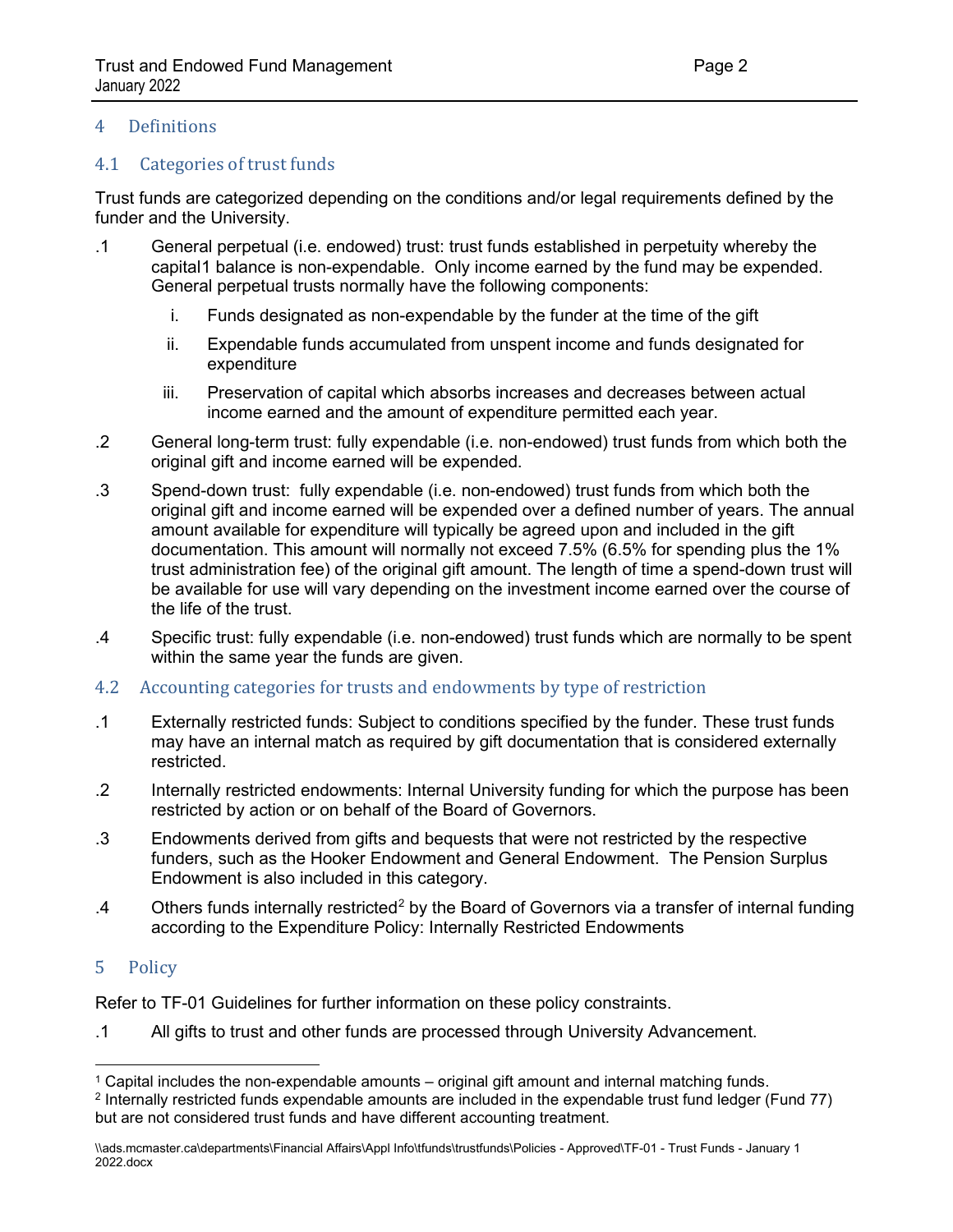- .2 All trust funds must conform to all applicable University policies.
- .3 All trust funds are to be opened with approved terms of reference and according to established criteria.
- .4 Approved terms of reference must meet all legal conditions for charitable trusts (see TF-01 Guidelines).
- .5 Approved terms of reference must meet all conditions of the Ontario Human Rights Code, which prohibits actions that discriminate against people based on a protected ground.
- .6 Funds will be invested and income assigned as follows:
	- i. General perpetual and spend-down trusts: The capital and accumulated earnings are invested in the Long-Term Investment Pool. For endowments without sufficient accumulated investment income, temporary encroachment of the capital is permitted (provided capital encroachment is not explicitly prohibited in the gift documentation). Any encroached amounts are to be recovered via future investment returns.
	- ii. General long-term trusts: The balance is invested in the Short-Term Investment Pool
	- iii. Specific trusts: No income allocations.
- .7 Income is distributed in accordance with the Expenditure Policy: General Trust Funds (Externally Restricted Endowments).
- .8 The non-expendable portion of general perpetual trust funds is invested under the Statement of Investment Policies and Objectives Investment Pool, with the exception of funds for which the funder has stipulated the securities are to be retained, or for which other special arrangements have been made.
- .9 The expendable portion of trust funds is invested under the Statement of Investment Policies and Guidelines – Cash and Short-Term Investments.
- .10 No disbursements will be made from trust funds until the minimum has been received, other than in exceptional circumstances.
- .11 Except for memorial gifts of up to \$1,000 or exceptional circumstances, operating funds from the budget allocation framework and/or designated research funds cannot be transferred into trust funds.
- .12 Requests for policy exceptions must be made in writing to the Chair of the Trust Fund Operations Committee.

### 6 Responsibilities

- .1 **University Advancement** (in consultation with other units as appropriate) is responsible for due diligence for all gifts to trust funds prior to gift acceptance and compiling final documentation required to open trust funds. This includes ensuring terms of reference for trust funds meet all legal conditions for charitable trusts and all conditions of the Ontario Human Rights Code.
- .2 The **Financial Analyst, Trust Funds** is responsible for undertaking a documentation completeness check before a trust fund is opened, submitting to the Trust Fund Operations Committee as required, and distributing income to individual trust fund projects.
- .3 **Treasury Operations** (in consultation with the Investment Pool Committee) is responsible for oversight of the investment of funds and determining the total income to distribute to trust fund projects.